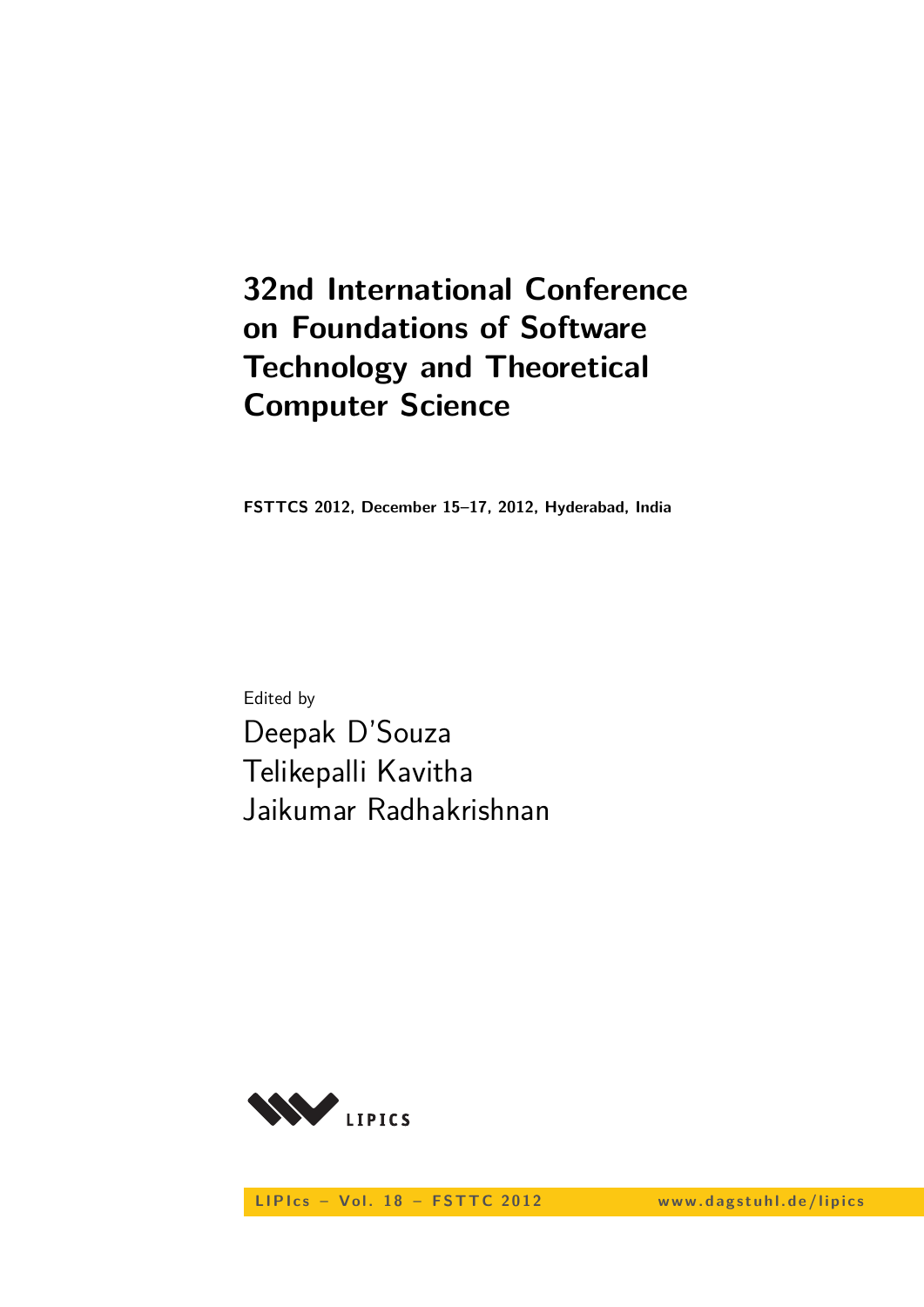#### Editors

| Deepak D'Souza                         | Jaikumar Radhakrishnan and Telikepalli Kavitha |
|----------------------------------------|------------------------------------------------|
| Dept. of Computer Science & Automation | School of Technology and Computer Science      |
| Indian Institute of Science            | Tata Institute of Fundamental Research         |
| Bangalore 560012                       | Homi Bhabha Road, Mumbai 400005                |
| India                                  | India                                          |
| deepakd@csa.iisc.ernet.in              | jaikumar@tifr.res.in, kavitha@tcs.tifr.res.in  |

#### ACM Classification 1998

D.2.4 Software/Program Verification, F.1.1 Models of Computation, F.1.2 Modes of Computation, F.1.3 Complexity Measures and Classes, F.2.2 Nonnumerical Algorithms and Problems, F.3.1 Specifying and Verifying and Reasoning about Programs, F.4.1 Mathematical Logic, F.4.3 Formal Languages

#### **ISBN [978-3-939897-47-7](http://www.dagstuhl.de/dagpub/978-3-939897-47-7)**

Published online and open access by

Schloss Dagstuhl – Leibniz-Zentrum für Informatik GmbH, Dagstuhl Publishing, Saarbrücken/Wadern, Germany. Online available at [http://www.dagstuhl.de/dagpub/978-3-939897-43-9.](http://www.dagstuhl.de/dagpub/978-3-939897-43-9)

Publication date December, 2012

Bibliographic information published by the Deutsche Nationalbibliothek The Deutsche Nationalbibliothek lists this publication in the Deutsche Nationalbibliografie; detailed bibliographic data are available in the Internet at [.](http://dnb.d-nb.de)

#### License



This work is licensed under a Creative Commons Attribution 3.0 Unported license: <http://creativecommons.org/licenses/by/3.0/legalcode>. In brief, this license authorizes each and everybody to share (to copy, distribute and transmit) the work under the following conditions, without impairing or restricting the authors' moral rights:

Attribution: The work must be attributed to its authors.

The copyright is retained by the corresponding authors.

Digital Object Identifier: [10.4230/LIPIcs.FSTTCS.2012.i](http://dx.doi.org/10.4230/LIPIcs.FSTTCS.2012.i)

**ISBN [978-3-939897-47-7](http://www.dagstuhl.de/dagpub/978-3-939897-47-7) ISSN [1868-8969](http://drops.dagstuhl.de/lipics) [www.dagstuhl.de/lipics](http://www.dagstuhl.de/lipics)**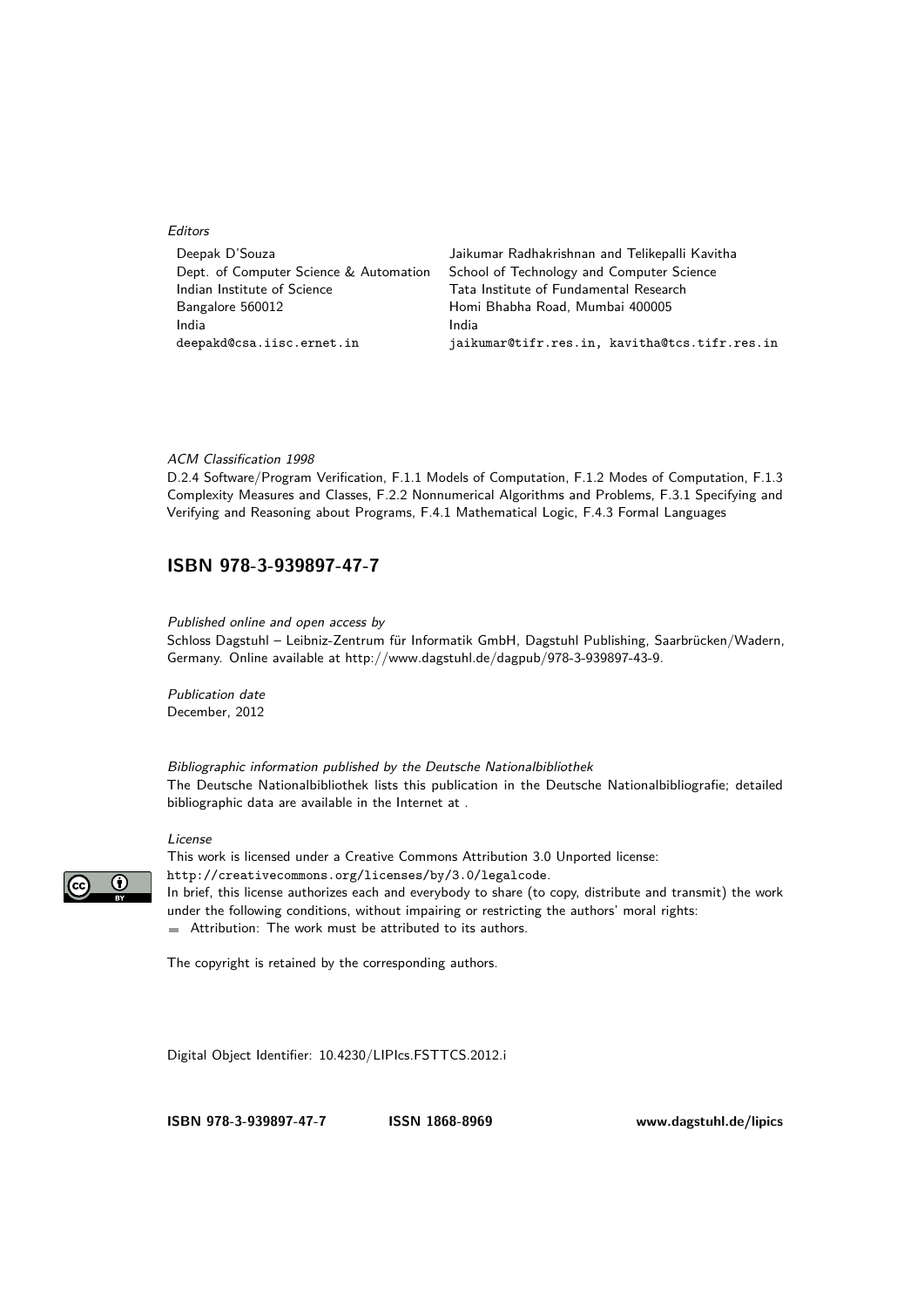#### LIPIcs – Leibniz International Proceedings in Informatics

LIPIcs is a series of high-quality conference proceedings across all fields in informatics. LIPIcs volumes are published according to the principle of Open Access, i.e., they are available online and free of charge.

#### Editorial Board

- Susanne Albers (Humboldt University Berlin)
- Chris Hankin (Imperial College London)  $\equiv$
- Deepak Kapur (University of New Mexico)  $\blacksquare$
- Michael Mitzenmacher (Harvard University)  $\equiv$
- Madhavan Mukund (Chennai Mathematical Institute)  $\sim$
- Wolfgang Thomas (RWTH Aachen)  $\blacksquare$
- Vinay V. (Chennai Mathematical Institute)  $\blacksquare$
- Pascal Weil (Chair, University Bordeaux)  $\blacksquare$
- Reinhard Wilhelm (Saarland University, Schloss Dagstuhl)  $\blacksquare$

#### **[ISSN 1868-8969](http://drops.dagstuhl.de/lipics)**

#### **[www.dagstuhl.de/lipics](http://www.dagstuhl.de/lipics)**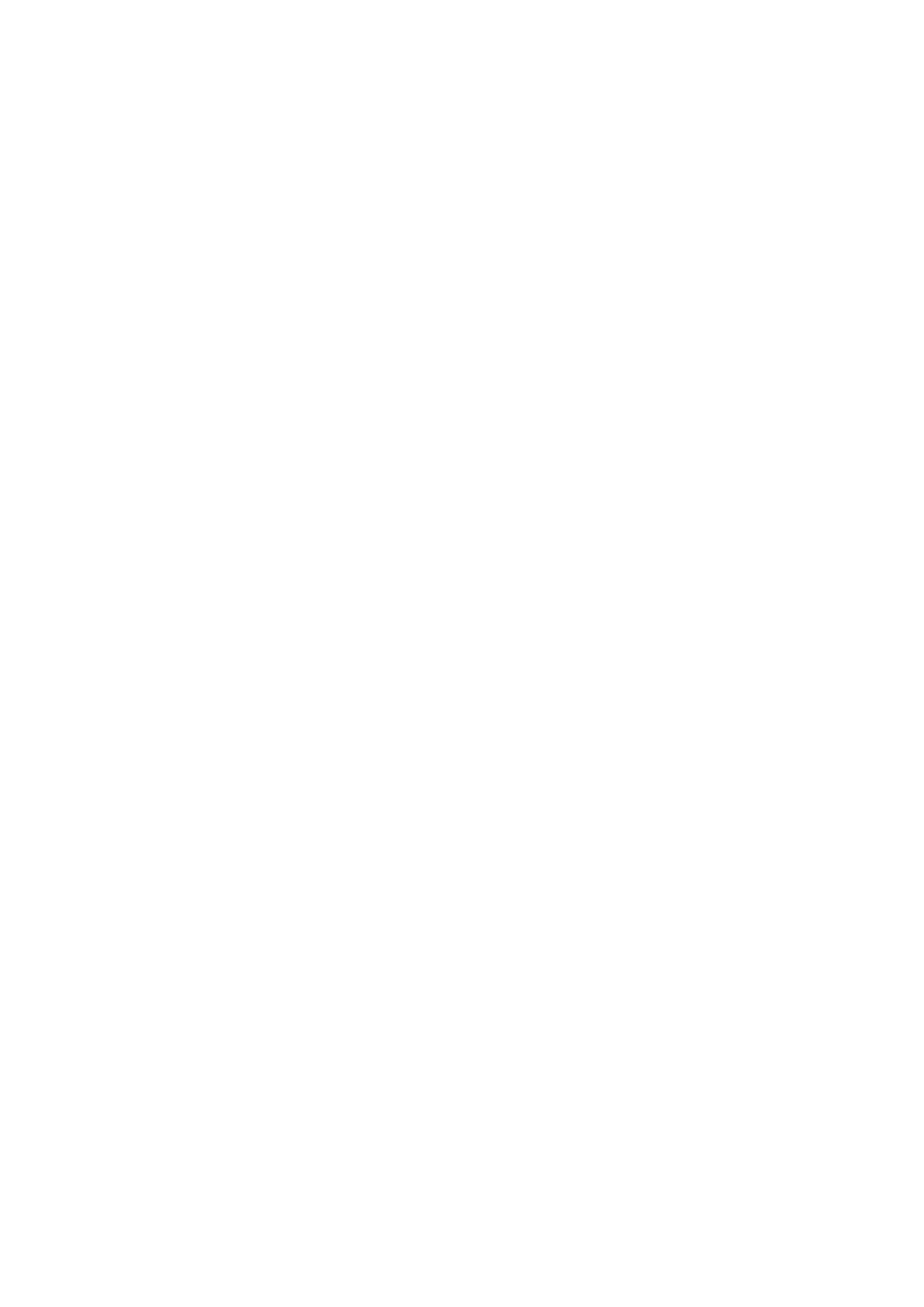## **Contents**

| Preface                 |      |
|-------------------------|------|
| Conference Organization | X1   |
| External Reviewers      | xiii |

## **Invited Talks**

| Learning Mixtures of Distributions over Large Discrete Domains                   |  |
|----------------------------------------------------------------------------------|--|
|                                                                                  |  |
| Imperative Programming in Sets with Atoms                                        |  |
| Algorithmic Improvements of the Lovász Local Lemma via Cluster Expansion         |  |
| Test Generation Using Symbolic Execution                                         |  |
| Automated Reasoning and Natural Proofs for Programs Manipulating Data Structures |  |

### **Contributed Papers**

### **Session 1A**

| Certifying polynomials for $AC^0[\oplus]$ circuits, with applications |  |
|-----------------------------------------------------------------------|--|
| Randomly-oriented $k-d$ Trees Adapt to Intrinsic Dimension            |  |
| Lower Bounds for the Average and Smoothed Number of Pareto Optima     |  |
| Exponential Space Improvement for <i>min-wise</i> Based Algorithms    |  |

### **Session 1B**

| An effective characterization of the alternation hierarchy in two-variable logic                                                                                                                                                    |  |
|-------------------------------------------------------------------------------------------------------------------------------------------------------------------------------------------------------------------------------------|--|
| Decidable classes of documents for XPath                                                                                                                                                                                            |  |
| Faster Deciding MSO Properties of Trees of Fixed Height, and Some Consequences                                                                                                                                                      |  |
| Cost-Parity and Cost-Streett Games                                                                                                                                                                                                  |  |
| 32nd Int'l Conference on Foundations of Software Technology and Theoretical Computer Science (FSTTCS 2012).<br>Editors: D. D'Souza, T. Kavitha, and J. Radhakrishnan<br><b>ALL</b> Leibniz International Proceedings in Informatics |  |

[Leibniz International Proceedings in Informatics](http://www.dagstuhl.de/en/publications/lipics/) [Schloss Dagstuhl – Leibniz-Zentrum für Informatik, Dagstuhl Publishing, Germany](http://www.dagstuhl.de/en/about-dagstuhl/)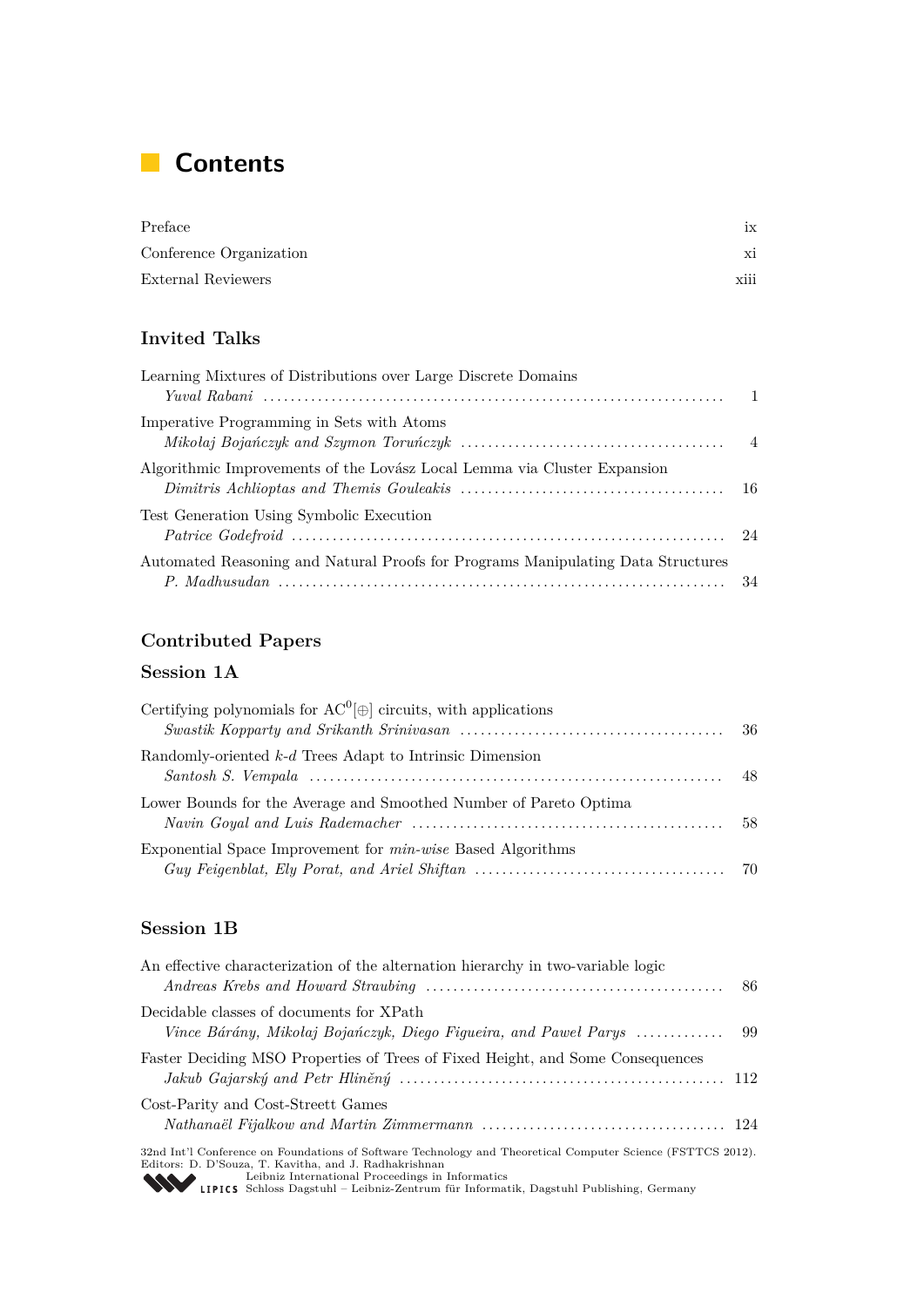#### **Session 2A**

| Super-Fast 3-Ruling Sets                                                                     |  |
|----------------------------------------------------------------------------------------------|--|
|                                                                                              |  |
| New bounds on the classical and quantum communication complexity of some graph<br>properties |  |
| Gábor Ivanyos, Hartmut Klauck, Troy Lee, Miklos Santha, and Ronald de Wolf 148               |  |

### **Session 2B**

| On Bisimilarity of Higher-Order Pushdown Automata: Undecidability at Order Two |  |
|--------------------------------------------------------------------------------|--|
|                                                                                |  |
| Scope-bounded Multistack Pushdown Systems: Fixed-Point, Sequentialization, and |  |
| Tree-Width                                                                     |  |
|                                                                                |  |

#### **Session 3A**

| Scheduling with Setup Costs and Monotone Penalties       |  |
|----------------------------------------------------------|--|
|                                                          |  |
| Scheduling Resources for Executing a Partial Set of Jobs |  |
| Venkatesan T. Chakaravarthy, Arindam Pal,                |  |
|                                                          |  |

### **Session 3B**

| Visibly Rational Expressions                              |  |
|-----------------------------------------------------------|--|
|                                                           |  |
| Safety Verification of Communicating One-Counter Machines |  |
|                                                           |  |

#### **Session 4A**

| Density Functions subject to a Co-Matroid Constraint                          |  |
|-------------------------------------------------------------------------------|--|
| Venkatesan T. Chakaravarthy, Natwar Modani, Sivaramakrishnan R. Natarajan,    |  |
|                                                                               |  |
| Efficient on-line algorithm for maintaining $k$ -cover of sparse bit-strings  |  |
|                                                                               |  |
| Maintaining Approximate Maximum Weighted Matching in Fully Dynamic Graphs     |  |
| Approximation Algorithms for the Unsplittable Flow Problem on Paths and Trees |  |
| Khaled Elbassioni, Naveen Garg, Divya Gupta, Amit Kumar,                      |  |
|                                                                               |  |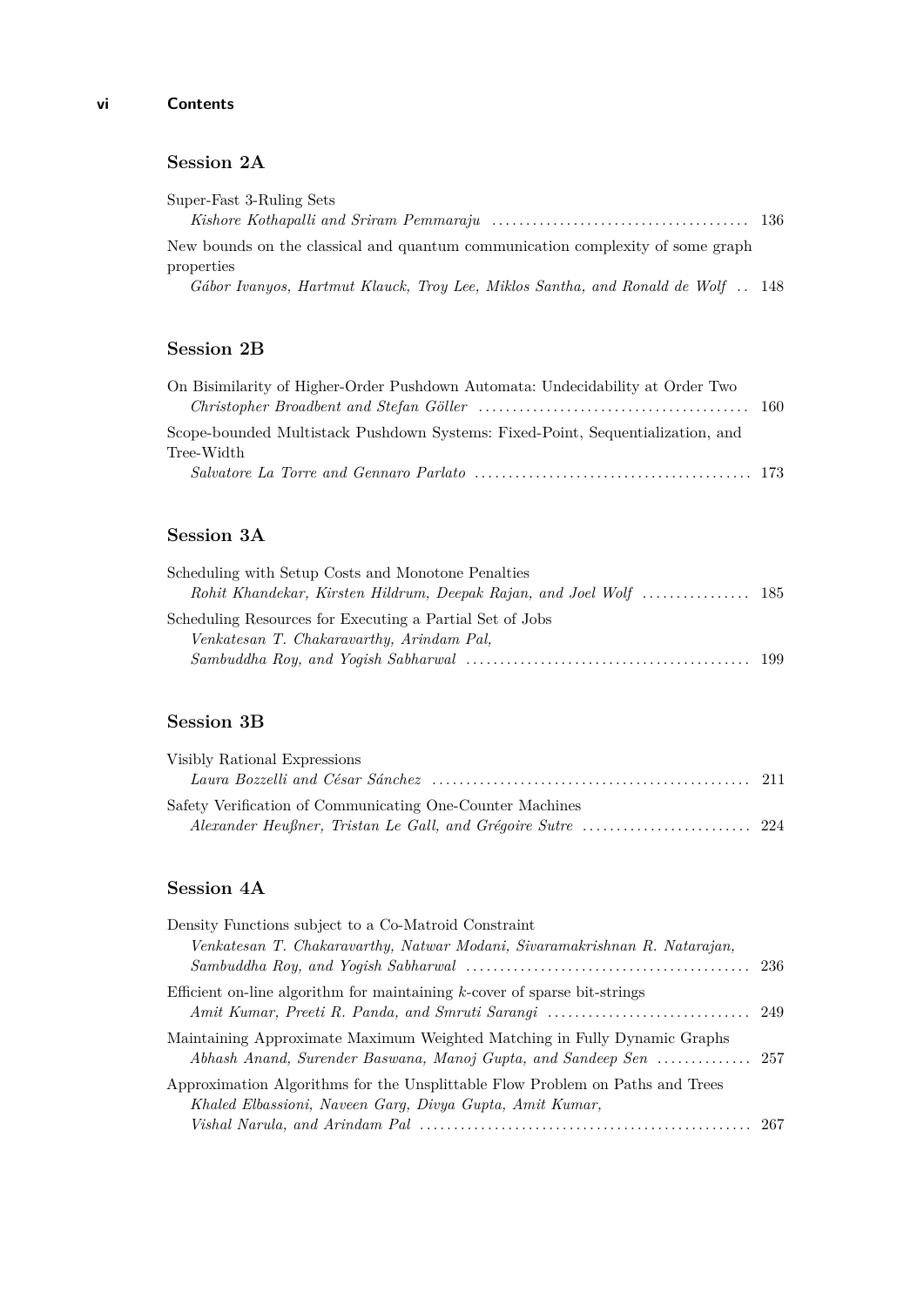#### **Contents vii**

#### **Session 4B**

| Graphs, Rewriting and Pathway Reconstruction for Rule-Based Models                   |  |
|--------------------------------------------------------------------------------------|--|
| Vincent Danos, Jérôme Feret, Walter Fontana, Russell Harmer, Jonathan Hayman,        |  |
|                                                                                      |  |
| On the Complexity of Parameterized Reachability in Reconfigurable Broadcast Networks |  |
| Giorgio Delzanno, Arnaud Sangnier, Riccardo Traverso, and Gianluigi Zavattaro. 289   |  |
| Extending the Rackoff technique to Affine nets                                       |  |
|                                                                                      |  |
| Accelerating tree-automatic relations                                                |  |
|                                                                                      |  |

### **Session 5A**

| $k$ -delivery traveling salesman problem on tree networks |  |
|-----------------------------------------------------------|--|
|                                                           |  |
| Reporting shortest paths in planar graphs                 |  |
| Space Efficient Edge-Fault Tolerant Routing               |  |

### **Session 5B**

| Approximate Determinization of Quantitative Automata                  |  |
|-----------------------------------------------------------------------|--|
|                                                                       |  |
| Timed Lossy Channel Systems                                           |  |
| Parosh Aziz Abdulla, Mohamed Faouzi Atig, and Jonathan Cederberg  374 |  |

### **Session 6A**

| Solving the Canonical Representation and Star System Problems for Proper Circular-Arc                                                                                    |  |
|--------------------------------------------------------------------------------------------------------------------------------------------------------------------------|--|
| Graphs in Logspace                                                                                                                                                       |  |
|                                                                                                                                                                          |  |
| Directed Acyclic Subgraph Problem Parameterized above the Poljak-Turzík Bound                                                                                            |  |
| Beyond Max-Cut: $\lambda$ -Extendible Properties Parameterized Above the Poljak-Turzík Bound<br>Matthias Mnich, Geevarghese Philip, Saket Saurabh, and Ondřej Suchý  412 |  |
| Subexponential Parameterized Odd Cycle Transversal on Planar Graphs                                                                                                      |  |

## **Session 6B**

| Deciding Probabilistic Automata Weak Bisimulation in Polynomial Time |  |
|----------------------------------------------------------------------|--|
|                                                                      |  |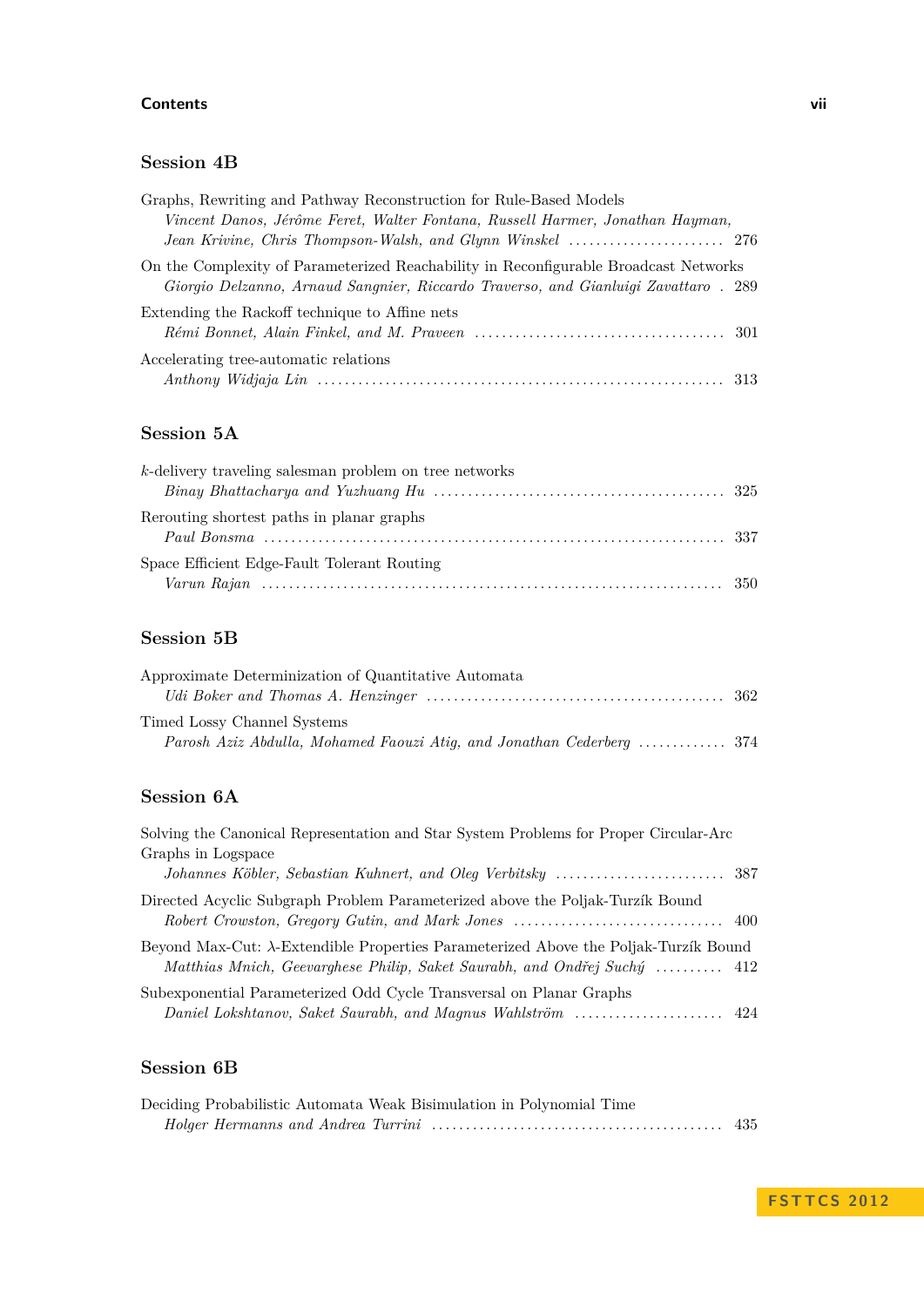#### **viii Contents**

| Bisimilarity of Probabilistic Pushdown Automata                                     |  |
|-------------------------------------------------------------------------------------|--|
|                                                                                     |  |
| Average Case Analysis of the Classical Algorithm for Markov Decision Processes with |  |
| Büchi Objectives                                                                    |  |
|                                                                                     |  |
| Verification of Open Interactive Markov Chains                                      |  |
| Tomáš Brázdil, Holger Hermanns, Jan Krčál, Jan Křetínský, and Vojtěch Řehák . 474   |  |

### **Session 7A**

| On the Sensitivity of Shape Fitting Problems                                                                                                 |  |
|----------------------------------------------------------------------------------------------------------------------------------------------|--|
|                                                                                                                                              |  |
| Overlap of Convex Polytopes under Rigid Motion<br>$Hee-Kap Ahn$ , Siu-Wing Cheng, Hyuk Jun Kweon, and Juyoung Yon $\ldots \ldots \ldots$ 498 |  |
| Minimum Enclosing Circle with Few Extra Variables                                                                                            |  |

## **Session 7B**

| Static Analysis for Checking Data Format Compatibility of Programs    |  |
|-----------------------------------------------------------------------|--|
|                                                                       |  |
| The Complexity of Quantitative Information Flow in Recursive Programs |  |
| Computationally Complete Symbolic Attacker in Action                  |  |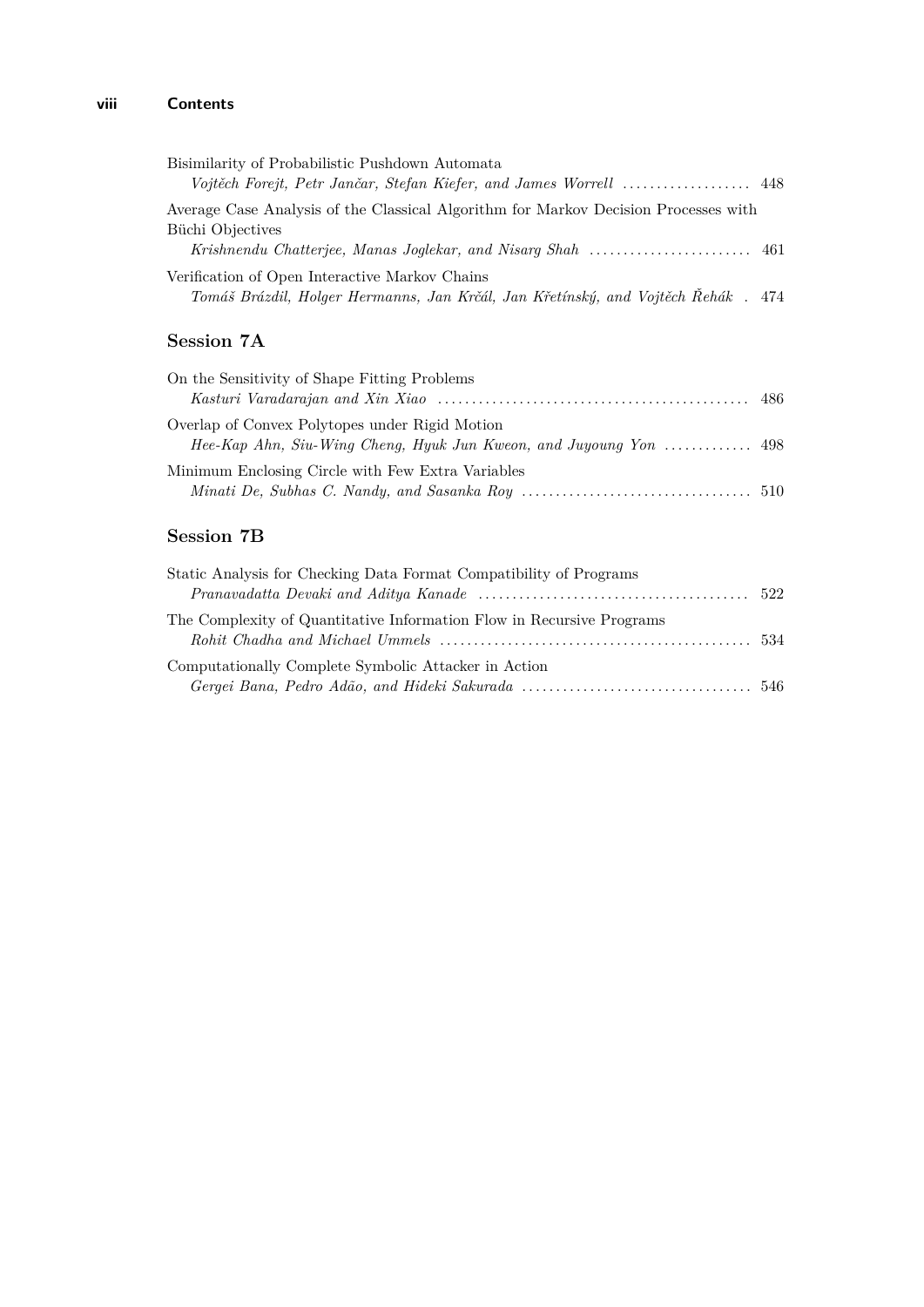## **Preface**

The 32nd international conference on Foundations of Software Technology and Theoretical Computer Science (FSTTCS 2012) was held at the International Institute of Information Technology, Hyderabad, from December 15 to December 17, 2012. This proceedings volume contains contributed papers and (extended) abstracts of invited talks presented at the conference.

FSTTCS is the annual flagship conference of the Indian Association for Research in Computing Science (IARCS). Over the past 32 years, the conference has consistently attracted top-quality submissions, and the legacy continued this year as well. We wish to thank all authors of submitted papers for helping make FSTTCS a competitive conference.

The selection of papers appearing in this volume owes a lot to the program committee consisting of 29 distinguished colleagues spread over seven countries. The program committee spent over two months evaluating the strengths and weaknesses of the 121 submissions received. In this, we received generous help from 183 external reviewers who together produced a total of 394 reviews. Every paper that was found within the scope of the conference was reviewed by at least 3 experts. After several rounds of elimination, we have put together a program consisting of 43 contributed papers and five invited talks. We are very grateful to the members of the program committee for contributing their valuable time for helping us in the critical task of selecting papers. We also thank all external reviewers for their detailed comments and critical assessment of papers.

In addition to the contributed works, the program featured talks by five eminent computer scientists. We are very grateful to Dimitris Achlioptas (University of Athens), Mikołaj Bojañcyzk (Institute of Informatics, Warsaw University), Patrice Godefroid (Microsoft Research, Redmond), Madhusudan Parthasarathy (University of Illinois at Urbana-Champaign) and Yuval Rabani (The Hebrew University of Jerusalem) for agreeing to travel to the conference and share their insights.

Paper submission, reviewing and program committee discussions for the conference were managed using EasyChair. We wish to thank the EasyChair team for making this excellent service available to us, and for ensuring that the reviewing, discussion and paper management processes went smoothly.

As with the past editions of the conference, FSTTCS 2012 has interesting associated events. We are grateful to K. Narayan Kumar and Anil Seth for helping us organize the postconference workshop on Verification of Infinite-State Systems. We also thank the speakers who agreed to participate in the workshop: Mohamed Faouzi Atig, Alain Finkel, Gennaro Parlato, Nishant Sinha, and Parosh Aziz Abdulla. In addition, we are grateful to Ravi Kannan, Satya Lokam and P.J. Narayanan for organising the joint MSR-IIIT winter school on Theoretical Computer Science, and thank the speakers at the winter school: Sanjeev Arora, Cnythia Dwork, Ravi Kannan, and R. Ravi.

We would like to thank IIIT Hyderabad for hosting FSTTCS 2012. We gratefully acknowledge the immense efforts of the administration, faculty, staff, and students of IIIT Hyderabad, especially the members of the organizing committee, over the past year in planning, coordinating and running various aspects of the conference, including managing the accounts, network services, video recordings, and the logistics. We are grateful for the financial support the conference received from Google India Pvt. Ltd.

As in the past few years, the proceedings of FSTTCS 2012 is being published as a volume in the LIPIcs series under a Creative Commons license, with free online access

32nd Int'l Conference on Foundations of Software Technology and Theoretical Computer Science (FSTTCS 2012). Editors: D. D'Souza, T. Kavitha, and J. Radhakrishnan

[Leibniz International Proceedings in Informatics](http://www.dagstuhl.de/en/publications/lipics/)

[Schloss Dagstuhl – Leibniz-Zentrum für Informatik, Dagstuhl Publishing, Germany](http://www.dagstuhl.de/en/about-dagstuhl/)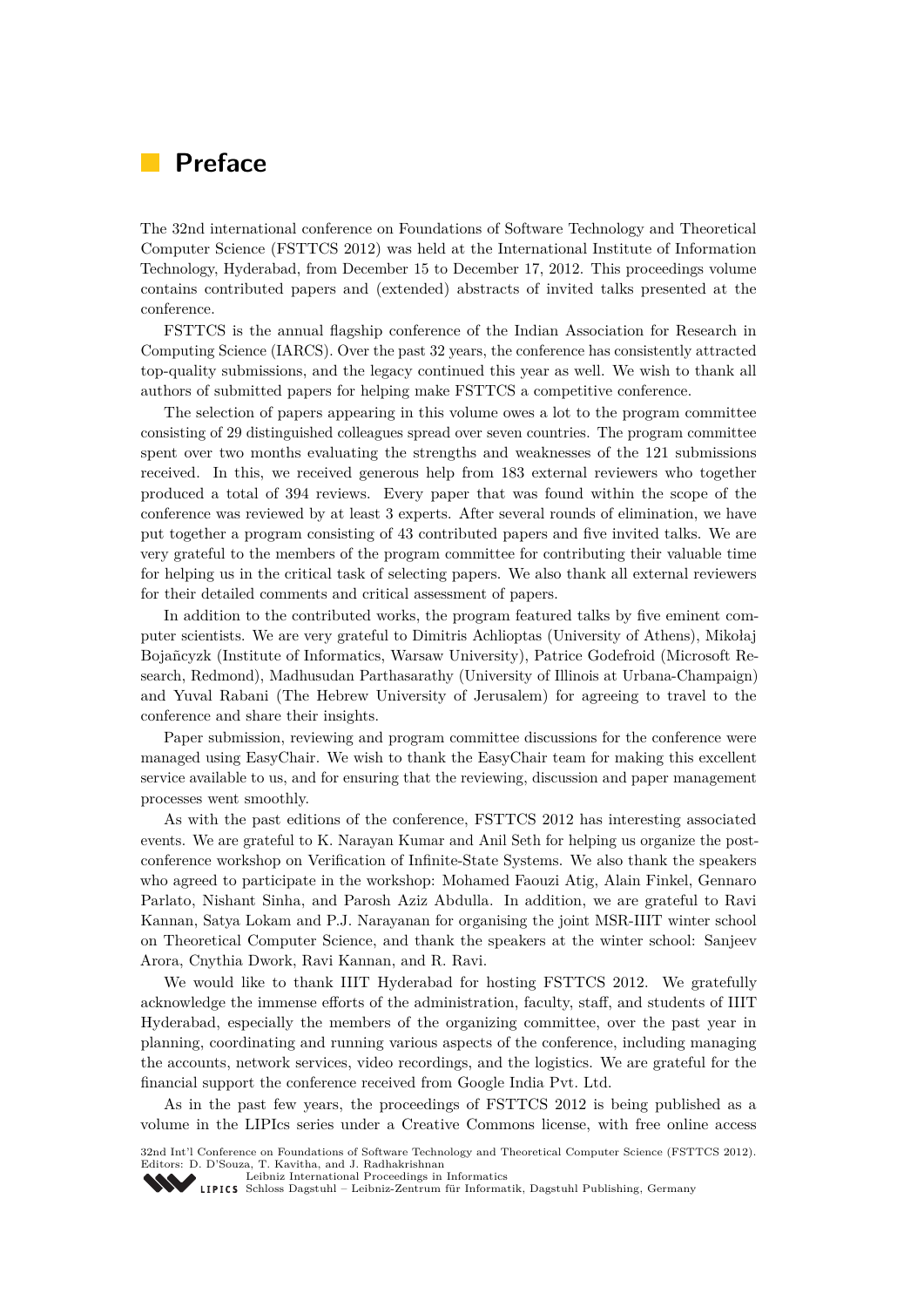to all, and with authors retaining rights over their contributions. We wish to thank the editorial board of LIPIcs for agreeing to publish the current proceedings as a LIPIcs volume. Marc Herbstritt and Michael Wagner (Dagstuhl) responded promptly and accurately to our questions pertaining to publishing and editing. We gratefully acknowledge their help and the help of the entire team in the LIPIcs editorial office in preparing the final version of the proceedings.

> Deepak D'Souza, Telikepalli Kavitha and Jaikumar Radhakrishnan December 2012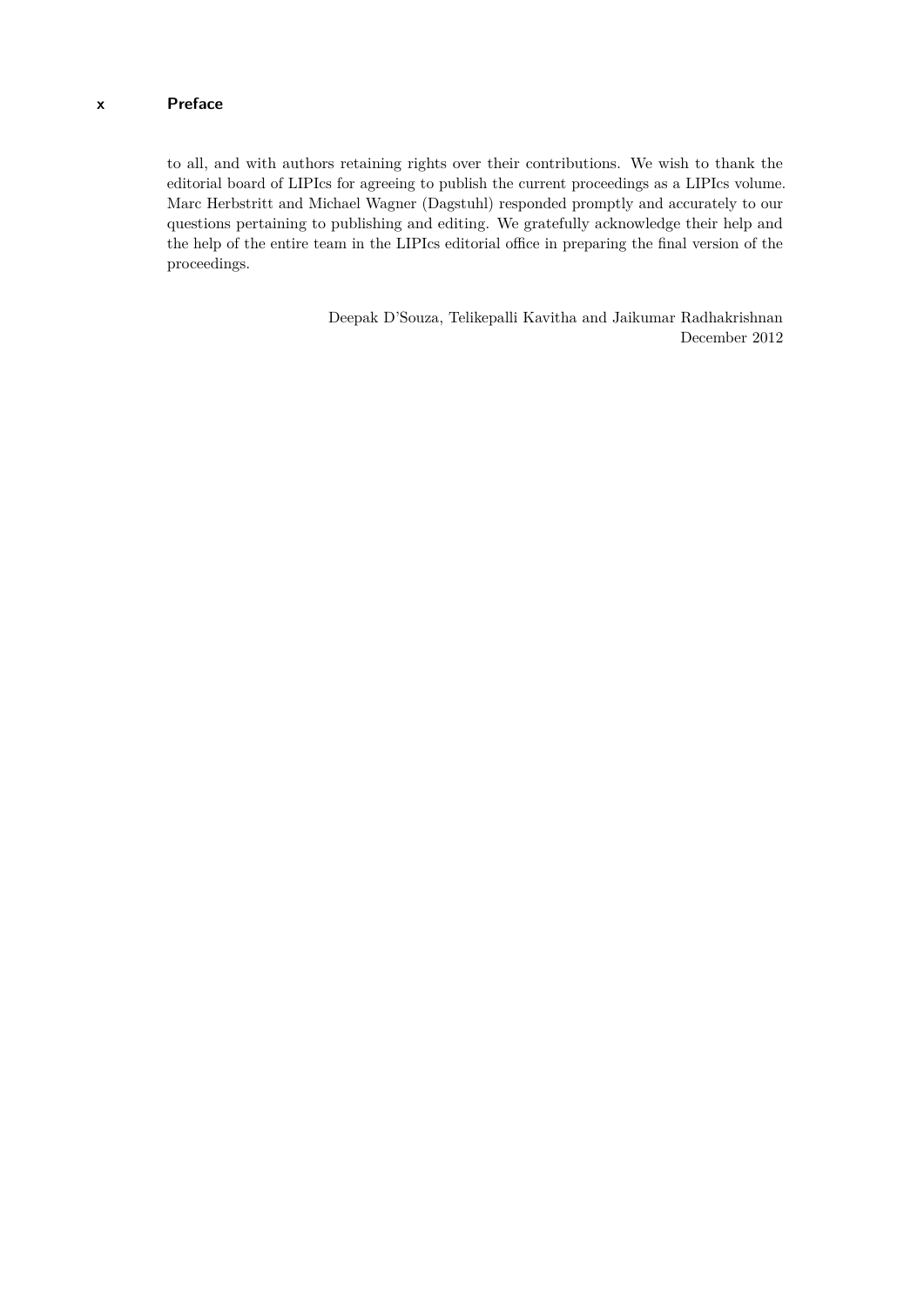## **Conference Organization**

#### **Program Chairs**

Deepak D'Souza (IISc, Bangalore, India) Telikepalli Kavitha (TIFR, Mumbai, India) Jaikumar Radhakrishnan (TIFR, Mumbai, India)

#### **Program Committee**

Nikhil Bansal (TU Eindhoven, The Netherlands) Surender Baswana (IIT Kanpur, India) Sourav Chakraborty (CMI, Chennai, India) Thomas Colcombet (LIAFA, France) Amit Deshpande (MSR, Bangalore, India) Volker Diekert (U. of Stuttgart, Germany) Chien-Chung Huang (Humboldt-U., Germany) Rahul Jain (NUS, Singapore) Christof Loeding (RWTH, Aachen, Germany) Rupak Majumdar (MPI-SWS, Germany) Oded Maler (VERIMAG, Grenoble, France) Nicolas Markey (LSV, Cachan, France) Aranyak Mehta (Google Research, USA) Madhavan Mukund (CMI, Chennai, India) Anca Muscholl (LABRI, Bordeaux, France) Sanjiva Prasad (IIT Delhi, India) Harald Raecke (TU Munich, Germany) G. Ramalingam (MSR, Bangalore, India) Saurabh Ray (MPI, Saarbruecken, Germany) Rahul Santhanam (U. of Edinburgh, UK) Shubhangi Saraf (Rutgers University, USA) Anil Seth (IIT Kanpur, India) Nikhil Srivastava (MSR, Bangalore, India) Wolfgang Thomas (RWTH, Aachen, Germany) Mahesh Viswanathan (UIUC, USA)

#### **Organizing Committee**

Ashok Kumar Das (IIIT Hyderabad) Kishore Kothapalli (IIIT Hyderabad) P J Narayanan (IIIT Hyderabad) Suresh Purini (IIIT Hyderabad)

Kishore Kothapalli (IIIT Hyderabad, India) Stefan Kratsch (U. of Utrecht, The Netherlands) Steve Kremer (INRIA Nancy, LORIA, France) Marta Kwiatkowska (University of Oxford, UK)

R K Bagga (IIIT Hyderabad), Chair Bruhadeshwar Bezawada (IIIT Hyderabad)

32nd Int'l Conference on Foundations of Software Technology and Theoretical Computer Science (FSTTCS 2012). Editors: D. D'Souza, T. Kavitha, and J. Radhakrishnan [Leibniz International Proceedings in Informatics](http://www.dagstuhl.de/en/publications/lipics/) [Schloss Dagstuhl – Leibniz-Zentrum für Informatik, Dagstuhl Publishing, Germany](http://www.dagstuhl.de/en/about-dagstuhl/)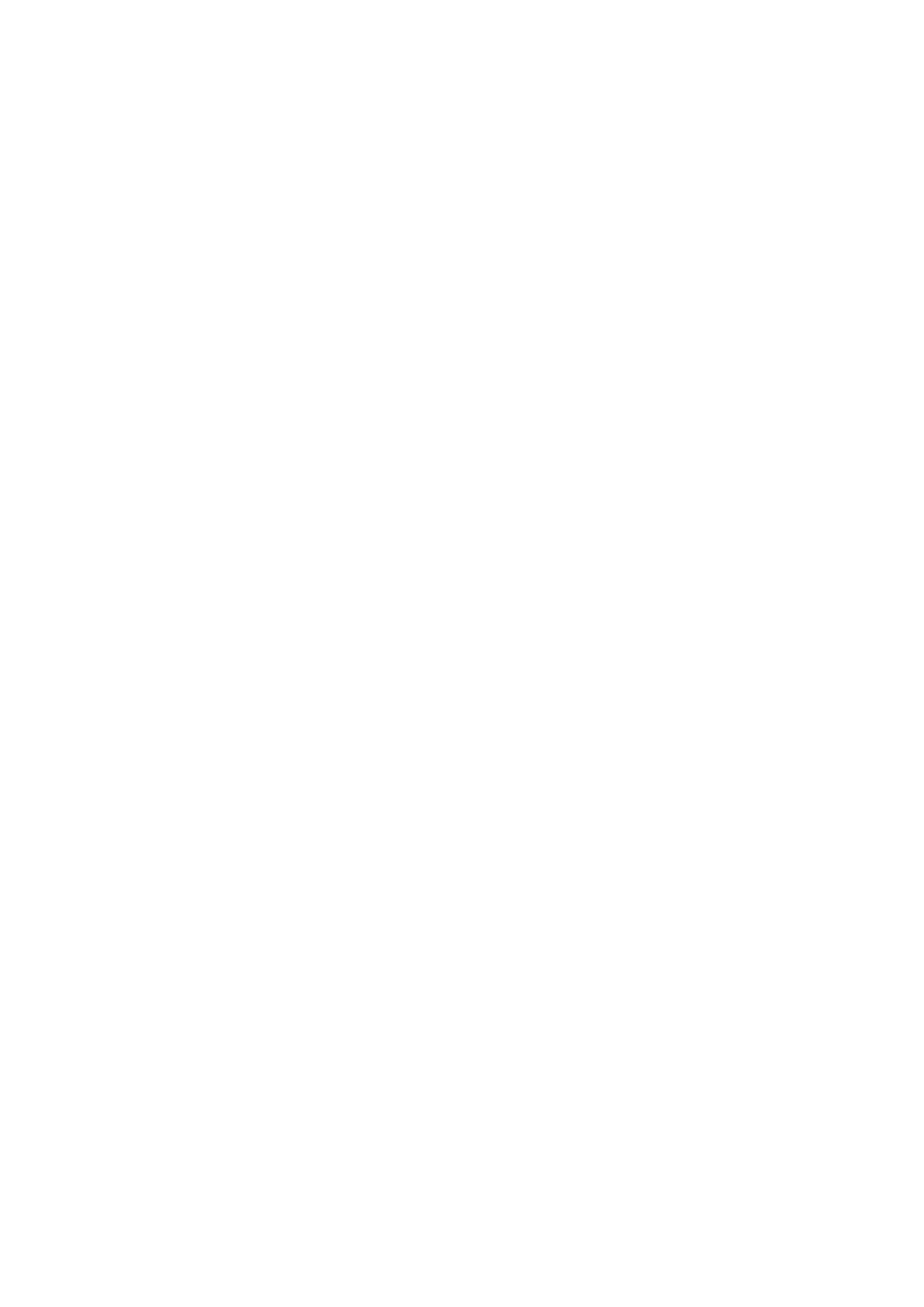## **External Reviewers**

S. Akshay Antonios Antoniadis Mario S. Alvim Yoram Bachrach Michael Backes Amitabha Bagchi Christel Baier Vince Barany Ulrich Berger Bruno Blanchet Benedikt Bollig Ahmed Bouajjani Patricia Bouyer Thomas Brihaye Karl Bringmann Arnaud Carayol Rohit Chadha Timothy M. Chan Krishnendu Chatterjee Avik Chaudhuri Taolue Chen Yu-Fang Chen Corina Cirstea Lorenzo Clemente Andrea Corradini Alfredo Costa Marek Cygan Sanjoy Dasgupta Samir Datta Laure Daviaud Aldric Degorre Stephanie Delaune Yuxin Deng Marco Diciolla Evan Driscoll Andrew Drucker Vijay D'Silva Michael Elberfeld Michael Elkin Bruno Escoffier Shahram Esmaeilsabzali Dan Feldman Diego Figueira Vojtech Forejt Pierre Ganty Dmitry Gavinsky Marcus Gelderie Stefan Gölle Inge Li Gørtz Navin Goyal Guy Gueta Manoj Gupta  $\qquad$  Arie Gurfinkel Ichiro Hasuo Matthias Hellwig Ulrich Hertrampf Alexander Heussner Bjarki Holm Florian Horn Falk Hueffner Hiroshi Imai Gabor Ivanyos Nils Jansen Mark Jones Hossein Jowhari Lukasz Kaiser Prateek Karandikar Hrishikesh Karmarkar Alexander Kartzow Jonathan Kausch Rohit Khandekar Stefan Kiefer Eun Jung Kim Felix Klaedtke Hartmut Klauck Barbara König Guy Kortsarz Manfred Kufleitner Sebastian Kuhnert Raghav Kulkarni Amit Kumar Nirman Kumar Denis Kuperberg Joy Kuri Dietrich Kuske Ugo Dal Lago Kim Guldstrand Larsen Peeter Laud Fribourg Laurent Alexander Lauser Ranko Lazic Troy Lee Pascal Lenzner Nutan Limaye Didier Lime Kamal Lodaya Michael Luttenberger Bas Luttik Amaldev Manuel Paul-André Melliès Alexandru Mereacre Antoine Meyer Roland Meyer Martin Milanic Pranabendu Misra Raj Mohan M. Benjamin Monmege Larry Moss Partha Mukhopadhyay S Muthukrishnan Meghana Nasre Ashwin Nayak Daniel Neider Dejan Nickovic

Samy Abbes Fidaa Abed Luca Aceto

32nd Int'l Conference on Foundations of Software Technology and Theoretical Computer Science (FSTTCS 2012). Editors: D. D'Souza, T. Kavitha, and J. Radhakrishnan [Leibniz International Proceedings in Informatics](http://www.dagstuhl.de/en/publications/lipics/) [Schloss Dagstuhl – Leibniz-Zentrum für Informatik, Dagstuhl Publishing, Germany](http://www.dagstuhl.de/en/about-dagstuhl/)